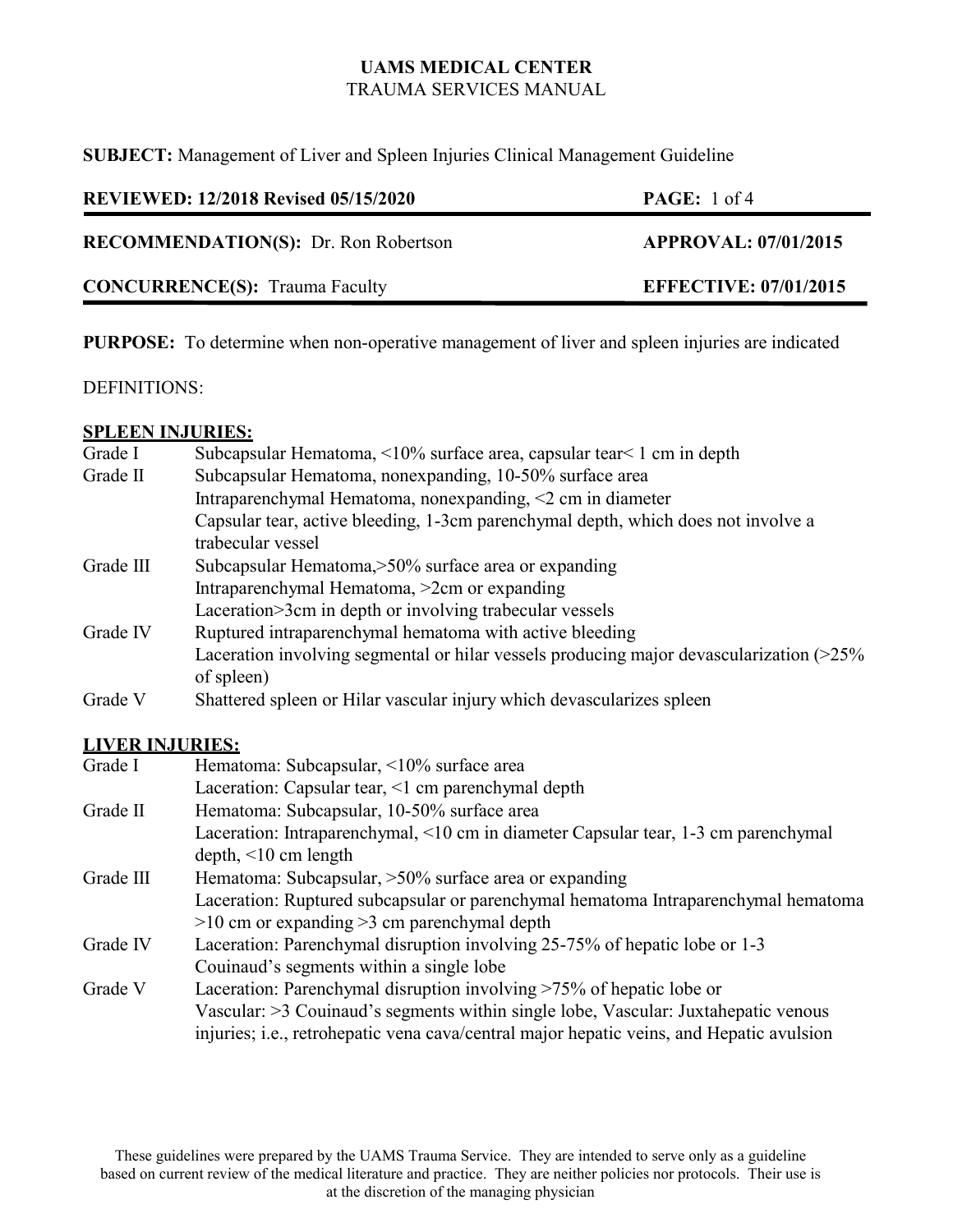**SUBJECT:** Management of Liver and Spleen Injuries Clinical Management Guideline

| <b>REVIEWED: 12/2018 Revised 05/15/2020</b> | <b>PAGE:</b> $2 \text{ of } 4$ |
|---------------------------------------------|--------------------------------|
| <b>RECOMMENDATION(S):</b> Dr. Ron Robertson | <b>APPROVAL: 07/01/2015</b>    |
| <b>CONCURRENCE(S):</b> Trauma Faculty       | <b>EFFECTIVE: 07/01/2015</b>   |

### CRITERIA:

### **1. Splenic Injuries**

- A. Non-operative management of splenic injuries can be considered when all of the following conditions have been met:
	- 1. Diagnosis of injury on CT scan/FAST
	- 2. Hemodynamic stability
	- 3. Grade 1-3 injury-Consider for Grade 4 or 5 if no significant hemoperitoneum is present
	- 4. No other major intra-abdominal injury
	- 5. No other major sources of blood loss
	- 6. Available for monitoring except for short operative procedures
	- 7. No other pre-morbid illnesses that suggest the patient could not tolerate blood loss (e.g., severe ischemic heart disease)
	- 8. Willingness to receive blood transfusion
	- 9. Consider intervention for those with mod-severe TBI to avoid hypotension
- B. All patients with hyperdense blush on CT should be evaluated for urgent/emergent angiogram with embolization.
- C. UAMS Trauma Registry data indicates patients >60 are at high risk for failed nonoperative management
- D. **Immunizations:** Please refer to the "Post-Splenectomy Vaccines" Guideline for proper management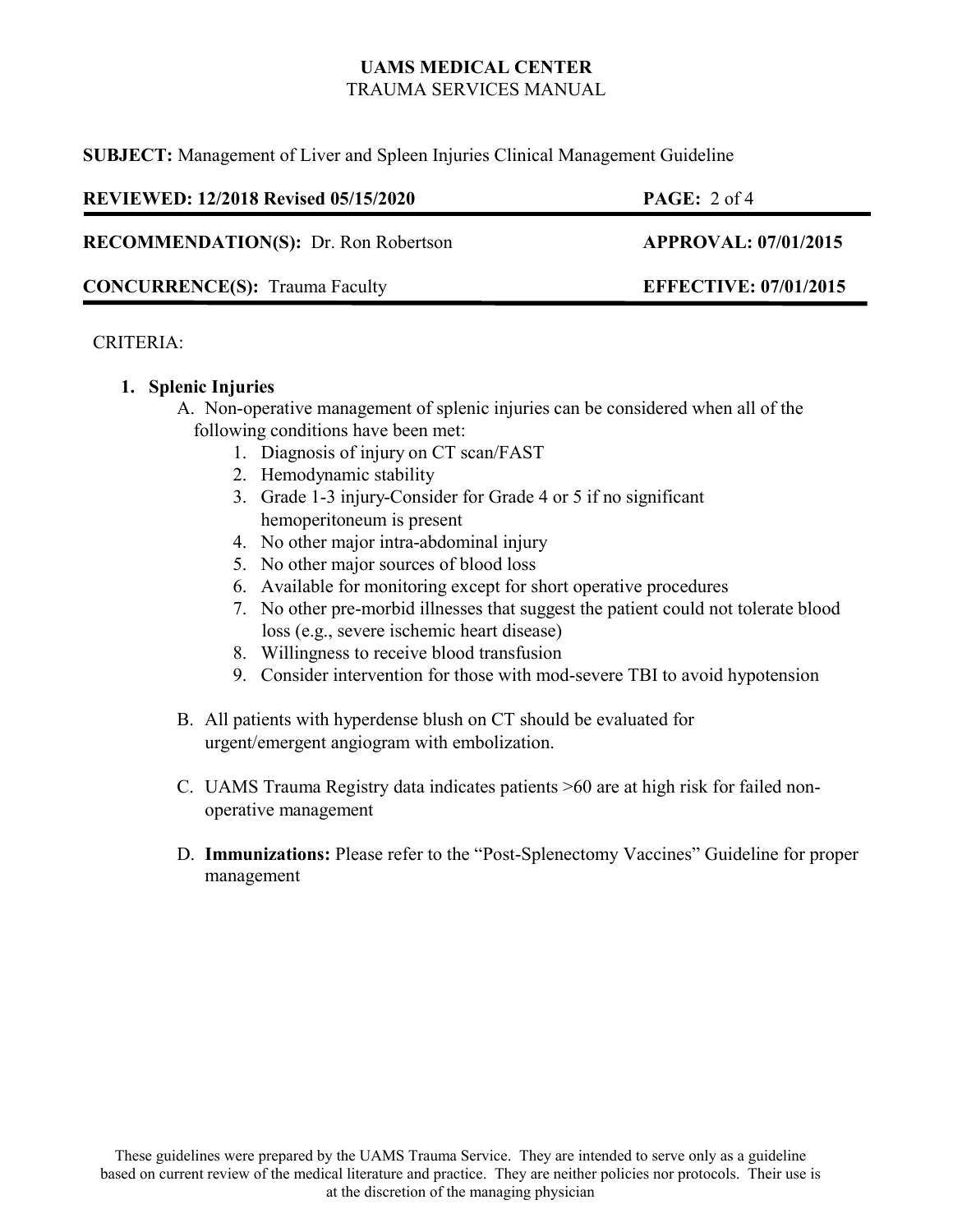**SUBJECT:** Management of Liver and Spleen Injuries Clinical Management Guideline

| <b>REVIEWED: 12/2018 Revised 05/15/2020</b> | <b>PAGE:</b> $3 \text{ of } 4$ |
|---------------------------------------------|--------------------------------|
| <b>RECOMMENDATION(S):</b> Dr. Ron Robertson | <b>APPROVAL: 07/01/2015</b>    |
| <b>CONCURRENCE(S):</b> Trauma Faculty       | <b>EFFECTIVE: 07/01/2015</b>   |

### **2. Liver Injuries**

- A. Non-Operative management of liver injuries can be considered when all of the following conditions have been met:
	- 1. Liver injury diagnosed on CT scan with normalizing vital signs, Grade I to IV
	- 2. Injury not into hilum
	- 3. Rim of blood fairly localized around the liver
- B. Consider admitting all Grade 4 or 5 spleen injuries to the SICU and all Grade 3 or higher liver lacerations to the ICU
	- 1. Monitor hourly vital signs
	- 2. Bedrest
	- 3. NPO
	- 4. Serial Hgb/Hct q 6 hours until stable
- C. All patients with hyperdense blush on CT should be evaluated for urgent/emergent angiogram with embolization.

#### **References:**

- 1. Shatz DV, Romero-Steiner S, Elie CM, et al. Antibody responses in postsplenectomy trauma patients receiving the 23-valent pneumococcal polysaccharide vaccine at 14 versus 28 days postoperatively. *J Trauma 2002*; 53(6): 1037-42.
- 2. Shatz DV. Vaccination practices among North American trauma surgeons in Splenectomy after trauma. *J Trauma 2002*; 53: 950-956.
- 3. Taylor MD, Genuit T, Napolitano LM. Overwhelming postsplenectomy sepsis and trauma: Time to consider revaccination? *J Trauma 2005*: 59: 1482-1485
- 4. Shatz DV, Schinsky M, Pais L, et al. Immune responses of splenectomized trauma patients to the 23 valent pneumococcal polysaccharide vaccine at 1 versus 7 versus 14 days after Splenectomy (RCT). *J Trauma 1998;* 44: 760-765.
- 5. Epidemiology and prevention of vaccine-preventable diseases. The Pink Book, 13<sup>th</sup> ed. Chapters 14 and 17, US Department of Health and Human Services Center for Disease Control and Prevention; April 2015.

These guidelines were prepared by the UAMS Trauma Service. They are intended to serve only as a guideline based on current review of the medical literature and practice. They are neither policies nor protocols. Their use is at the discretion of the managing physician